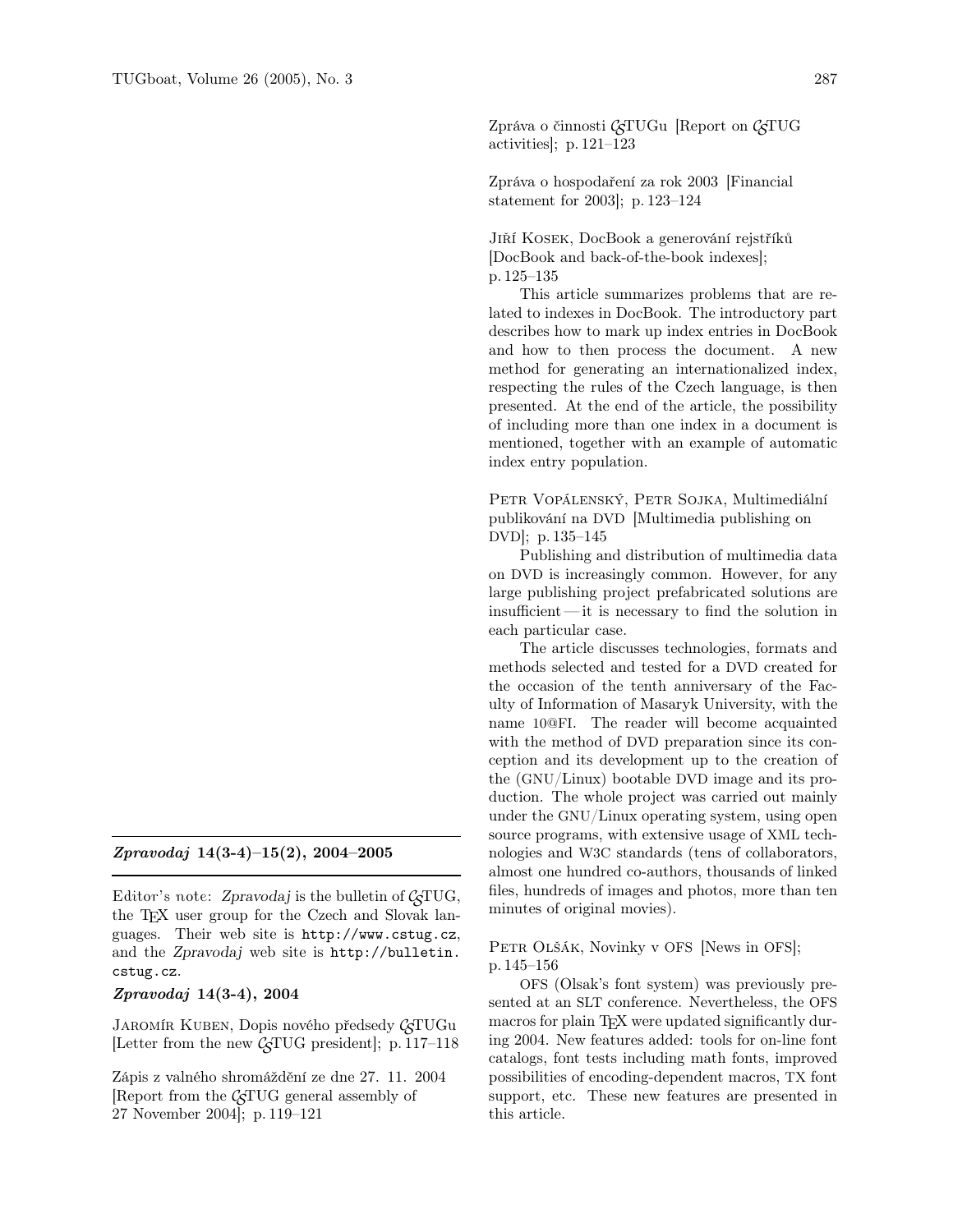PETR OLŠÁK, Projekt OkTEX [OkTEX project]; p. 156–171

OkTEX is a TEX format based on plainTEX and on packages OFS, LANG and IENC. It is an experiment of making a new language environment for plain TEX users, perhaps even more powerful than the well-known Babel package. The new package LANG cooperates with OFS and supports language switching, including declaration of arbitrary font encodings for each language. The IENC package is under development. It allows defining conversions from input encoding to font encoding, cooperating with the LANG package and with the encT<sub>E</sub>X extension (if the extension is available).

Karel Horák, Jiné rodiny písem pro sazbu matematiky [Different font families for math typesetting]; p. 171–182

The aim of this contribution is to show possibilities that grow more extensive every day, thanks to the creative TEX community. Some time ago I was personally pleased by two well-designed collections of math fonts and characters for Times and Palatino, by Young Ryu. Then I was pleasantly surprised to find a well-designed Fourier collection supplementing the famous Utopia family during the preparation of this article.

PETR SOJKA, Slovenské vzory dělení slov: čas pro změnu? [Slovak hyphenation patterns: A time for change?]; p. 183–189

Word hyphenation, or the algorithmic segmentation of a large number of strings, is a problem tackled more often than it may appear on first sight. The freely available Slovak hyphenation patterns are based only on the definition of syllables, without coverage of many exceptions. We have collected and hyphenated more than one million Slovak word forms and generated new hyphenation patterns for Slovak with the program PatGen. New patterns cover all known exceptions. The result is usable not only in TEX distributions, but also in other systems as OpenOffice. We discuss bootstrapping and stratification techniques used in the patterns' development, and argue for much wider use of these techniques.

Jan Přichystal, Jiří Rybička, Webové rozhraní pro sazbu dokumentů [Web interface for document typesetting]; p. 190–195

This article describes the impetus for, and features and facilities of the system 'TEXonWeb'. This system makes for an easy introduction to the T<sub>E</sub>X typesetting system, and offers the possibility of creating high quality documents without the need to install T<sub>E</sub>X, using only a web browser.

MILAN ŠORM, Ligatura aneb začínáme s T<sub>E</sub>Xem [Ligature, or beginning with TEX]; p. 195–200

I have found from my long-term experience with TEX that installation of a TEX distribution on the Windows system, with functioning Czech support, text editor, previewer and optional help or sample styles, is very difficult for most users. I have therefore decided to prepare a simple distribution for learning the principles of T<sub>E</sub>X, intended for beginners, students of our university and possibly others who need a high-quality typesetting system. The distribution consists of the minimal part of T<sub>EX</sub> Live needed for PDF generation (pdfcslatex), spell checking (ispell), a freely distributable text editor of my own (designed for TEXing) and prefabricated styles. The aim of the contribution is to present the project, named Ligature, and find volunteers for further cooperative development.

ZDENĚK WAGNER, Skenujeme v Linuxu programem VueScan [Scanning in Linux with the VueScan program]; p. 201–211

The lecture presents the VueScan program (licensed as shareware; the Linux version is free of charge for personal use since 7.6.71). The basic program functions are summarized, and the workflow of using both film and desktop scanners, including scanners with transparent media adapters, is explained. A method of scanner calibration via a standard target is also described. At the end of the lecture, the program SCARSE for conversion of the scanned images from the RGB colorspace to CMYK for prepress is mentioned. The lecture also contains a brief comparison with other scanning programs.

ZDENĚK WAGNER, XML versus TEX, výhody a nevýhody [XML versus TEX, advantages and disadvantages]; p. 211–219

The lecture is a free continuation of the lecture on XML from the previous SLT. It compares features offered by both systems, and explains what is provided by XML mainly to TEXers. It presents thoughts on the cases in which direct preparation of text in TEX is suitable. It discusses methods how to generate files in other formats from both types of source documents and compares the results. The possibility of connection of TEX and XML with databases is also described.

## Zpravodaj 15(1), 2005

Jaromír Kuben, Úvodník [Introduction]; p. 1–2

FRANTIŠEK CHVÁLA, O možnostech pdfTFXu [About pdfTEX possibilities]; p. 3–85

The article is intended for pdfT<sub>E</sub>X beginners. It describes a number of the pdfTEX primitives that